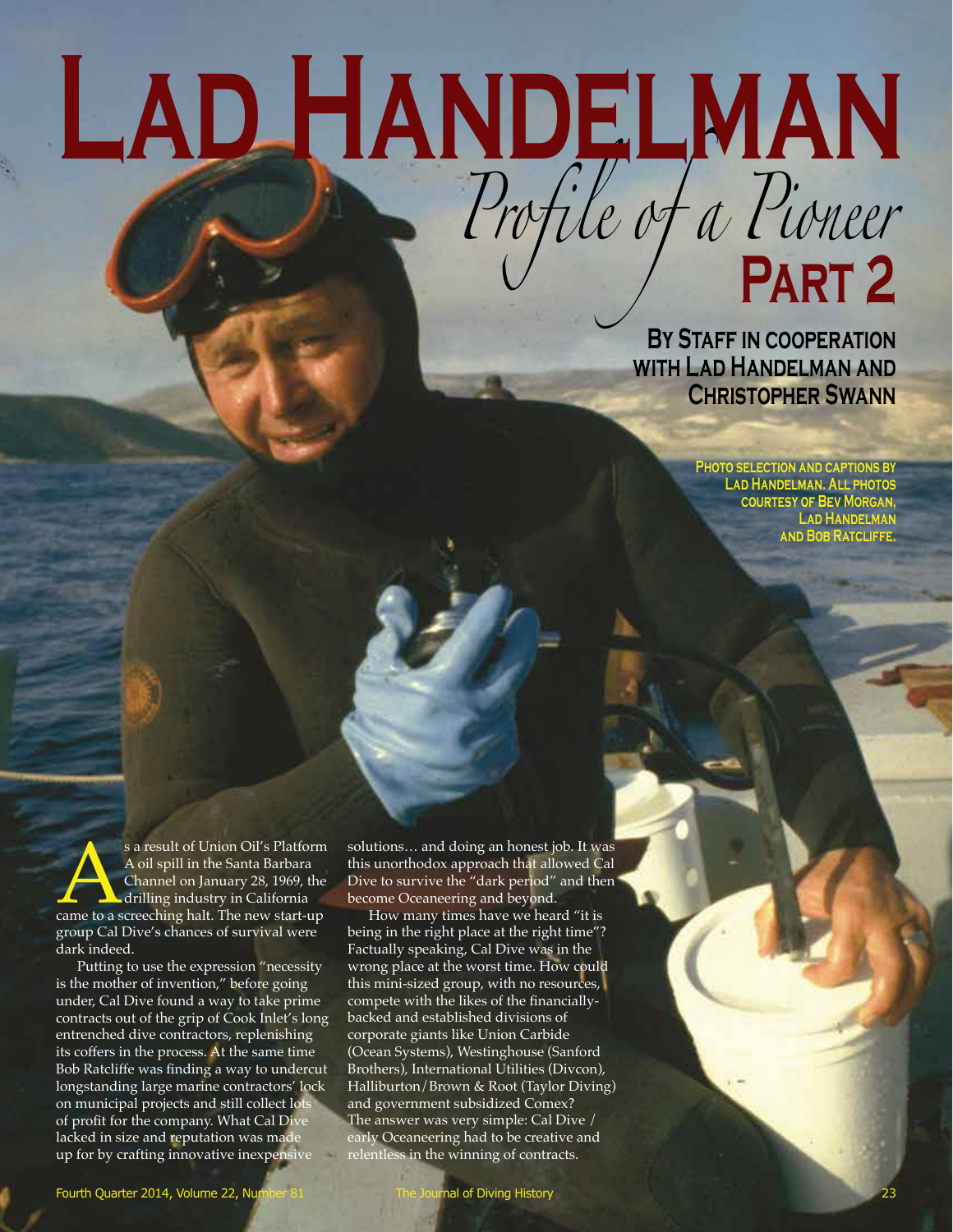

Early 1970. Cal Dive and Can Dive create Oceaneering, joined by World Wide Divers. The major stockholders were: (standing L-R) Johnny Johnson, Bob Ratcliffe, Mike Hughes, Phil Nuytten, (sitting L-R) Frank Stoltz, Kevin Lengyel and Lad Handelman.



Infant Cal Dive could not qualify for bids because this tiny group had no insurance and couldn't get any... that is, until a young insurance broker named Peter Barbara bravely stepped in. Once Cal Dive had insurance and got on bid lists, more and more contracts were won, even from extreme locales like Nigeria, Iran, and Jakarta. Pete had to stick his neck out a mile to provide coverage for an endless number of high risk situations. Without Peter Barbara, Cal Dive/Oceaneering may not have begun.

The next coup was Cal Dive, a tiny Santa Barbara group, beating out all the large international dive companies to be contracted for Gulf Oil's first exploration off the east coast of Australia. Reading & Bates's novel catamaran drillship suffered extreme seafloor consequences, calling on the Cal Dive team to save the day time and again.

It so happened that just as Gulf Oil was happily drilling away off the Great Barrier Reef, news of the infamous '69 blow-out finally reached the *Brisbane Times*, calling for an immediate halt to oil drilling on Australia's environment jewel. Operations came to a screeching halt. Cal Dive's hopes at this point seemed dashed again.

# **A MOMENTARY MONOPOLY**

But not long after, the Reading & Bates new flagship, the *E.W. Thornton*, moved to new operations in Indonesia. Then, thanks to the Reading & Bates guys touting Cal Dive as heroes, the door to the lucrative Southeast Asia market opened wide. For a moment, Cal Dive had a monopoly and was secure enough to open the very first diving contractor headquarters in Singapore.

Being the only US service company (aside from R&B) in Singapore was an opportunity that was not missed. To expand and diversify, Sea Supply, (Southeast Asia's first oilfield supply company) got launched as did Spiltrol (for emergency spills, contracted by Pertamina). Simultaneously, Cal Dive was landing more and more dive contracts. The window had opened and Cal Dive jumped through with both feet.

Shell Oil Canada needed a deep diving/bell diving capability to service its five-year exploration effort offshore western Canada. Ocean Systems, Comex, and all the other corporate-backed dive companies were fighting to secure this long-term and strategically located contract. What chance would an individual upstart, with no bell and no helium capability like Phil Nuytten have? By all counts "none." So what did he do? He immediately got with Cal Dive, who he knew had the helium diving expertise as well as access (through Reading & Bates) to a bell system, to form a 50-50 owned partnership, "Can Dive."

On top of that, Phil's Canadian partner was world renowned wrestling champion, Don Leo Jonathan, western Canada's hero. A natural born master of creative marketing, Phil must have played these cards perfectly. To the industry's astonishment, Can Dive walked away with this five-year contract, thus providing another cornerstone for the formation of Oceaneering.

In the Gulf of Mexico, where Cal Dive did not have a presence, but where they had worked with World Wide Divers, the sale of deep water parcels off Louisiana was expected to lead to big opportunities. Globally, some sources were predicting that the approximately \$3 billion that the oil industry had spent on offshore drilling and production in 1968 would grow to \$25 billion by 1977. As a small company, however, Cal Dive faced a major difficulty if they were to keep pace with their much larger competitors. Besides not having a presence in the Gulf, one glaring obstacle among others was lack of capital.

The late sixties were heady years for corporate America. Industrial giants were growing but their stock valuations were lagging. Voilà, to reverse this picture, many conglomerates acquired dive companies to excite their shareholders with visions of producing unprecedented amounts of precious metals and minerals from the deep ocean, including vast oil discoveries. Thus virtually all the privately owned diving companies were snapped up.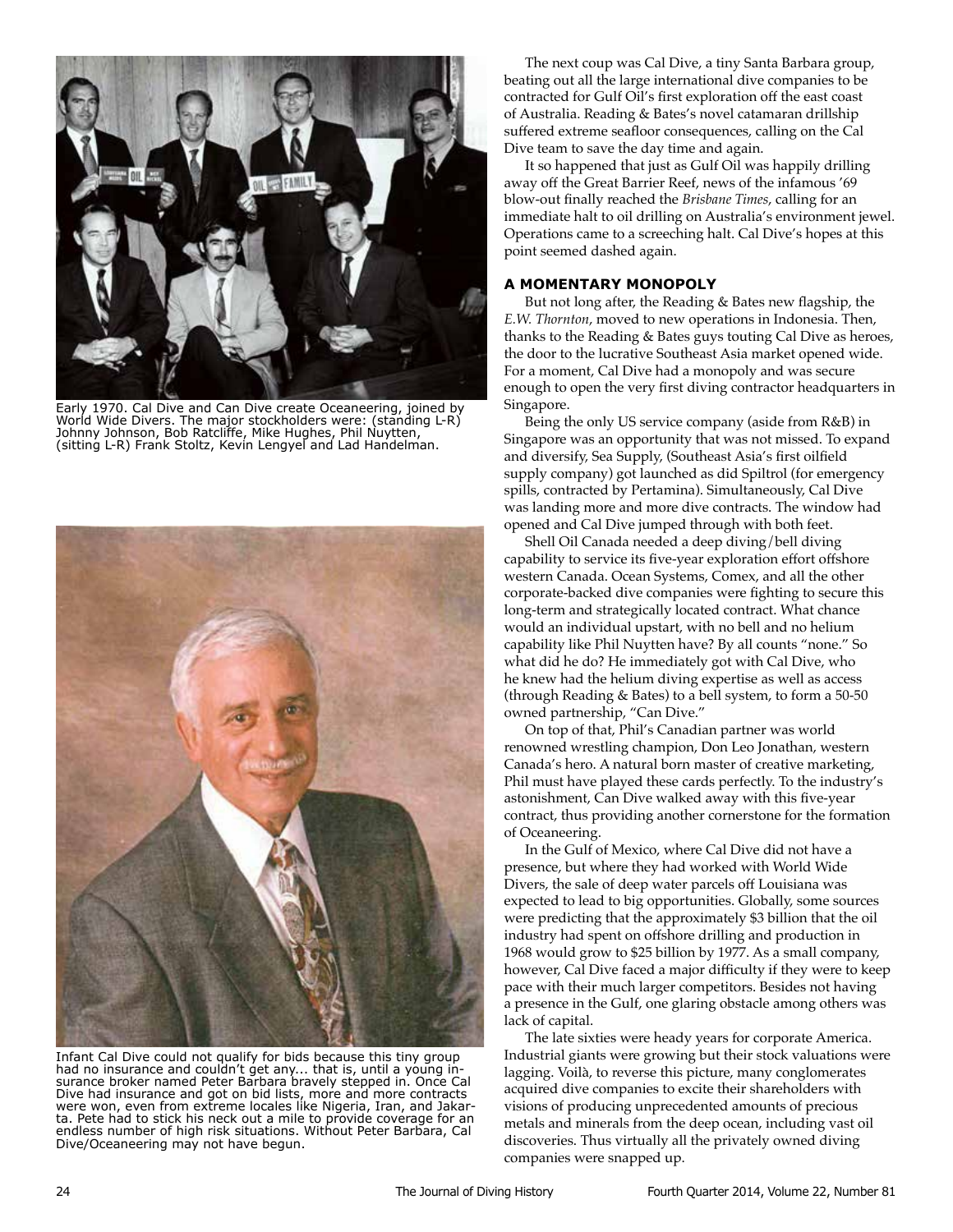

Lad and Phil Nuytten with the off-shore industry's first one-atmospheric dive suit. To compress a diver safely to 1,000 feet took 24 hours. Decompression from 1,000 feet would take 8-10 days. Oceaneering's JIM Suit could hit bottom in 10 minutes, work for 8 hours and return topside within 10 minutes. JIM was very inefficient but at the time was an industry Godsend and a good example of OI's pioneering efforts. Nuytten later invented the flying Newtsuit.

The undersea bandwagon had begun.

NOTE: Interestingly, in just about every case, this "sizzle" became too hot to handle. Within a few years, just about all of these corporate owned and managed diving divisions had failed financially - or worse… (Smit International, within months of acquiring a New Orleans' dive company, Michel Lecler, flew its senior financial guy to investigate "questionable" activities. The report is that no sooner had this guy gotten out of the taxi at the company's parking lot, than he was shot dead. That was more than enough for Smit to decide that their operating style and the diving company's style did not mix. As these mis-marriages failed one by one, young Oceaneering was to pick up the pieces.) As Lad recalls, "It was not as though we were so good… it was that the conglomerate-controlled competition was really bad."

Even young Cal Dive had been pursued. Buy-out offers came from Halliburton's Taylor Diving, André Galerne's IUC and several conglomerates. By far the most tempting offer came from highly respected Santa Fe International who

had a drilling division and construction division, both utilizing divers. Santa Fe's offer was \$430,000 with an earn-out that could be worth an additional \$300,000 - and equally as important, the promise of career jobs for the Cal Dive owners just tending to Santa Fe's in-house subsea needs. Cal Dive was given 45 days in which to either say "yes" to Santa Fe or the offer would expire.

# **FINDING A BETTER WAY**

Selling to Santa Fe would provide the partners with cash and security, but Phil Nuytten wasn't satisfied. He cornered Lad and challenged him. He reminded Lad of why they all joined in the first place: "Not to have idiot bosses to report to, and to be able to do our own thing the way we want." Lad agreed that there must be a better way.

In the midst of all these buy-out offers, recognizing his ignorance Lad went to a seminar on mergers and acquisitions to find out how earn-outs worked. It was at this fateful conference that destiny stepped in, in the form of a young man who was to become Cal Dive's



Cal Dive's Secret Weapon: Developed by founder Bob Ratcliffe, the Rat Hat system was uniquely able to keep a diver warm under arctic conditions, keep him secure surface diving to helium depths and flexible enough for lock-out bell diving. Such safety-oriented equipment gave Cal Dive a leg up on attracting top divers and a real advantage in accomplishing difficult tasks. Rat Hats were not for sale. Kirby-Morgan headgear is now the gold standard. Oceaneering still features the Rat Hat emblem.

/ Oceaneering's financial architect / strategist and Lad's lifelong friend. His name was Matthew R. Simmons. He was employed as a postgraduate researcher at Harvard University. Lad at first thought "he was a kid who wanted to learn about diving." He was soon to learn otherwise. After hearing of Cal Dive's buy-out dilemma, Matt convinced Lad to allow him the thirty days (the amount of time before the Santa Fe offer expired) by which time he would bring a firm offer of over \$300,000 for a minority position, the amount of funding Cal Dive needed, without any buy-out. Working at it night and day, within ten days, Matt created a compelling prospectus on Cal Dive. Thirty days later, Matt showed up with a signed Letter of Intent from a group of venture capitalists specifying \$350,000 for a 30% stake in the company. Phil and Lad rejoiced and even the partners who had been skeptical jumped in. Phil's Can Dive was an integral part of the new corporation they named Oceaneering. Lad says he thought of the name as more accurately representing future diversity and geographic expansion.

"Oceanologists study the ocean. Oceanographers map the ocean. Oceaneers do work in the ocean." Had destiny not stepped in when it did, there would have been no Oceaneering and none of the other companies spawned by the Cal Dive-Can Dive-Oceaneering heritage. Equally as important as the new capital was that a brand new Oceaneering Board of Directors was formed featuring reps from the venture capital groups. "The wisdom and expertise they provided was invaluable."

Lad told his partners that aside from the new Board, the survival and success of Oceaneering would depend on being able to attract new operational blood, specifically the kind of people who could provide everyday financial control and executive experience. The existing lineup could not provide this. To recruit such individuals at the pay level Oceaneering could afford, Lad sold the idea of minimal pay in turn for a piece of the action e.g. sizable stock options. They came. The result was fantastic. This "stock for pay" idea worked!

A few months later, after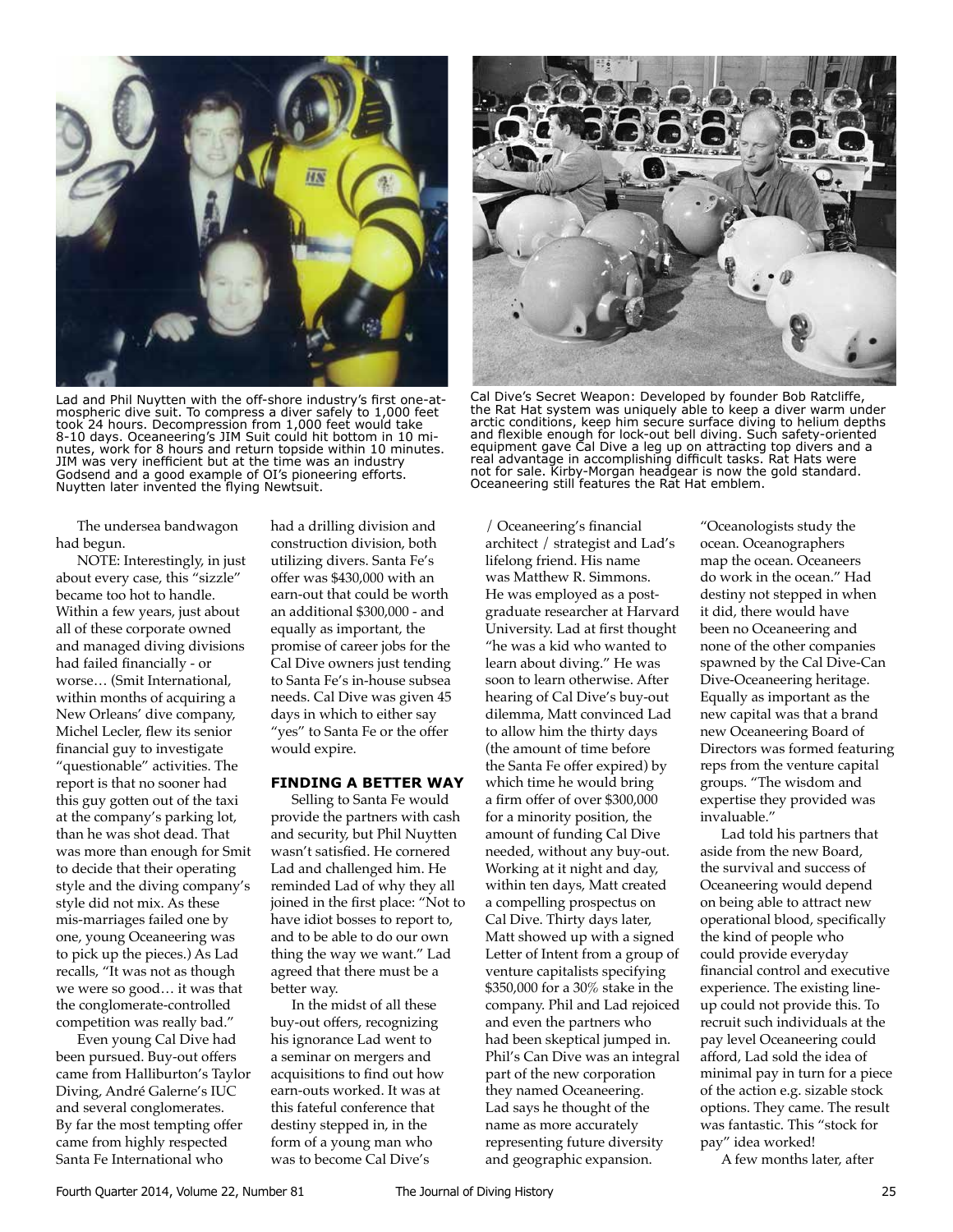these preliminary pieces were in place, Mike Hughes and Johnny Johnson merged World Wide Divers—then doing over \$1 million in sales—into Oceaneering and became major stockholders in the new company, with Mike becoming Chairman.

Overnight, the corporation's business, balance sheet and base of operations expanded from the struggling West Coast to the booming Gulf of Mexico.

Cal Dive, until then essentially a partnership, was now a true corporation whose interests were those of the stockholders, not those of the owner-partners.

The transformation from a company of individuals to a corporation with broader responsibilities required an adjustment on the part of everyone, especially Lad.

The business steadily grew.

Then, in the spring of 1971, Lad got a telephone call from Nick Campise, the president of Divcon, saying there was an opportunity, if Oceaneering was interested, to talk to the parent company, International Utilities, about buying Divcon: a surprising suggestion given that Divcon was roughly five times the size of Oceaneering.

Campise's call to Lad came at the last minute of Divcon's eleventh hour. For the previous two or three months, International Utilities had been negotiating with Henri Delauze to sell the company to the French firm Comex. Several of the conglomerate's representatives had even spent a week at Delauze's house in Marseilles. Now that the parties had settled on a purchase price, all that remained was to sign the papers. Lad's reaction when learning of this was strong

and immediate. He knew that if the deal went through, the Comex-Divcon combine would command 80% of the world diving market, and even Oceaneering with all its tenacity would have little if any chance to grow. Faced with that frightening prospect, Lad persuaded the Oceaneering board that although the company had neither the resources, organizational capacity nor expertise necessary to acquire and run Divcon, they had to go for it – and now – before this window and Oceaneering's future closed. Amazingly he and Mike got the board to agree.

The negotiations took place in Philadelphia at the national headquarters of International Utilities Corp. It took place from late afternoon until late at night just before Delauze and his general manager, Lamazou, were to arrive to conclude the

sale to Comex. Representing Oceaneering were Lad, Mike Hughes and Johnny Johnson, plus a member of the financial staff and the senior partner of the company's law firm.

Under the pressure of the imminent arrival of the Frenchmen, the discussions were tense. 'We had to do a lot of fast talking and fancy footwork to convince International Utilities we could pull this off, especially because we didn't know ourselves if we could," Lad recalled. "At a critical point in the negotiations, when we had to confess we didn't have the promised money, their Vice President of Divestitures, Joe Griffin's blood boiled. He stood up and walked out. But his financial guy stayed. In the end, Griffin came back and made the deal. Octopus Divcon had been acquired by upstart Oceaneering. Lad

> Lad, wearing a Rat Hat and fins, leaps off to work.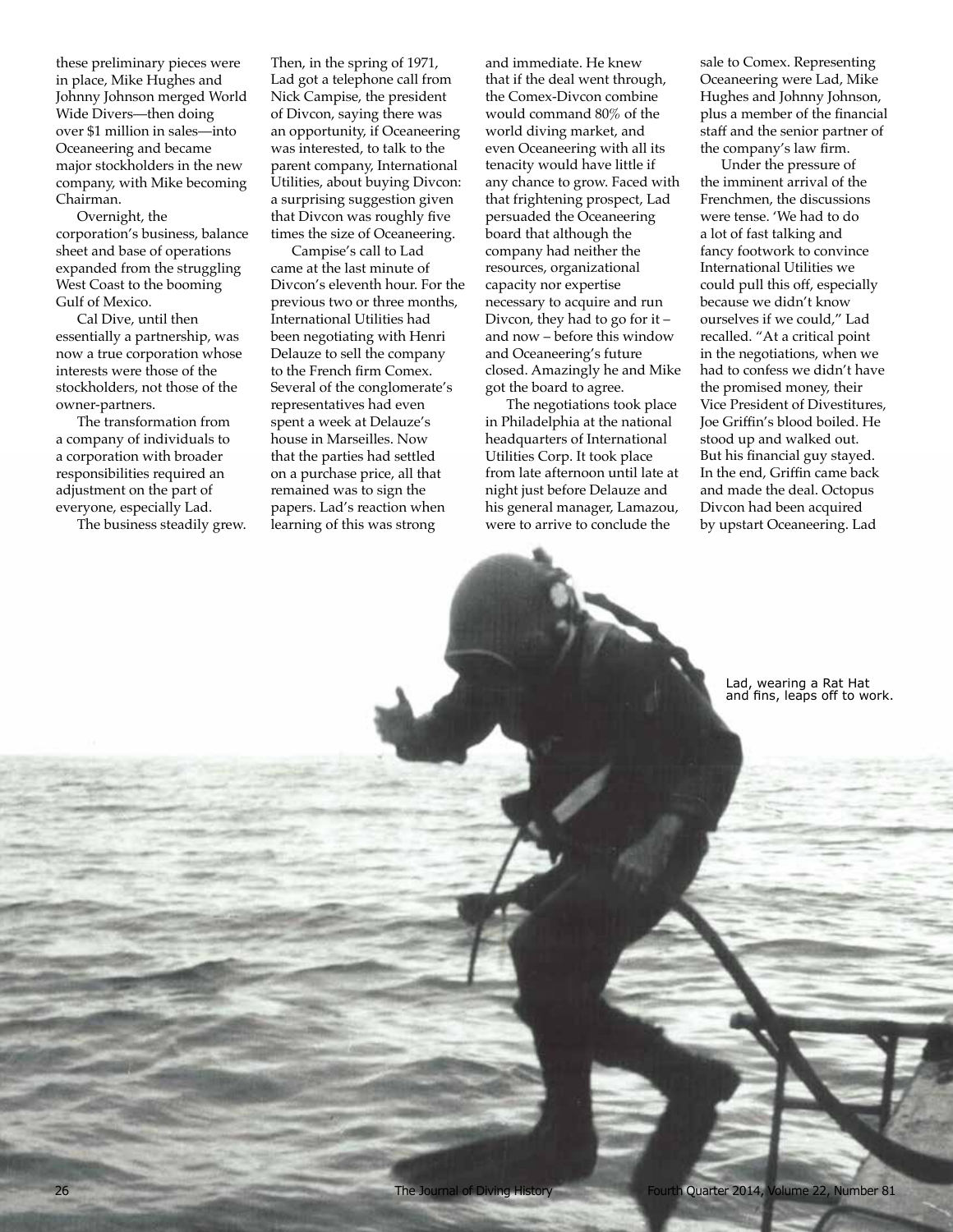later said, "It's a good thing we didn't know all that was in this Pandora's Box… Divcon's situation was even worse than we'd imagined." Right or wrong, the minnow had swallowed the whale. Delauze and Lamazou were boarding the flight in Paris when they got word, through a telex to Air France, not to come.

# **MOVING TO HOUSTON**

After the buy-out, Oceaneering moved to Divcon's headquarters in Houston. Suddenly this relative upstart of a company found themselves the owners of an octopuslike concern whose tentacles extended around the globe. The whole thing had taken place so fast that the new boys had no idea where all the contracts were or even how many subsidiaries and affiliated companies Divcon had. "Making such a deal was crazy!"

Lad described that what happened to him next was like a blind man walking through a mine field… things blowing up seemingly in every direction. Customers were calling from Nigeria, Iran and everywhere asking why dive crews weren't showing up; divers' wives calling and asking why paychecks weren't showing up and worst of all, a series of diving accidents occurred, including four fatalities.

The OI takeover depended on retaining Divcon's Eastern Hemisphere VP and his management team. While pretending to be part of the new set-up and being paid handsomely, this pre buy-out team had secretly formed Deep Six Ltd. Still in control of Eastern Hemisphere operations and administration, they systematically and covertly torpedoed ongoing contract relationships, diver/ employee agreements and equipment shipments. Chaos and confusion reigned. In the midst of this nightmare was a brave Nigerian secretary. Seeing Lad's despair, she pulled out a book of code names and at personal risk told Lad about the many strange goings-on as witnessed from her vantage point in Lagos. Putting two and two together, and with emergency legal help, within 48 hours these Deep Six saboteurs were served, then judiciously busted and forced to flee to England. The Deep Six commercial damage got repaired but not the human wounds.

While all this was going on, other Divcon foibles were rearing their heads. Over-the-side davits for lowering the huge double-lock Seatask dive systems were breaking off their bases, one-inch lift wires were parting and oversophisticated breathing gas systems fatally malfunctioned. Then there was the hard to explain series of scuba gear fatalities. What had Oceaneering bitten off? Simultaneous decisions had to be made across the board. "There shall be no further use of scuba gear on any job for any reason." Divcon's monstrous two-story Seatask dive systems were chopped in half – eliminating handling systems catastrophes; highly sophisticated Draeger semi-closed breathing systems were tossed out, replaced with simple and rugged Rat Hat systems. On top of this, Divcon, perhaps out of desperation, had taken full-on dive system contracts with dive crew charging \$16,000 per month allin. "No wonder they lost millions." Under Oceaneering, monthly contract rates doubled. Customers screamed. However, once they saw that operational mishaps no longer occurred (which had interrupted the entire program), they stopped complaining. No contract was lost.

"I spent my time on these drill rigs going totally out of my skull trying to get these British divers, who were darn



DSV *Constructor* - turning the tables: Industry practice had been that diving firms' work was telling divers what they could and could not do. Divers were low man on the totem pole, even though it was the diver that made the project go or not go. OI and Comex flipped this equation upside down and became the prime contractor, providing both the vessel and the dive crews. The *Constructor* was OI's first North Sea Flagship to demonstrate this new model, which is now the way the industry works.



The ARMS Bell: Lad received a call from Santa Fe International asking if Oceaneering could cover a fiveyear Celtic Sea contract which had a catch to it. The project was to be in 3,000 feet of water. ROVs had not yet proven themselves. Furthermore, Comex, with great research resources, was the only game in town for this depth. Not to miss out, a joint venture with General Electric was negotiated. Their famous GE ARM was bolted onto a thickskinned sphere with a large window in front. Work was accomplished utilizing internal master arms to control the powerful external arms. Comex went home empty -handed. Courtesy Nuytco Research Ltd.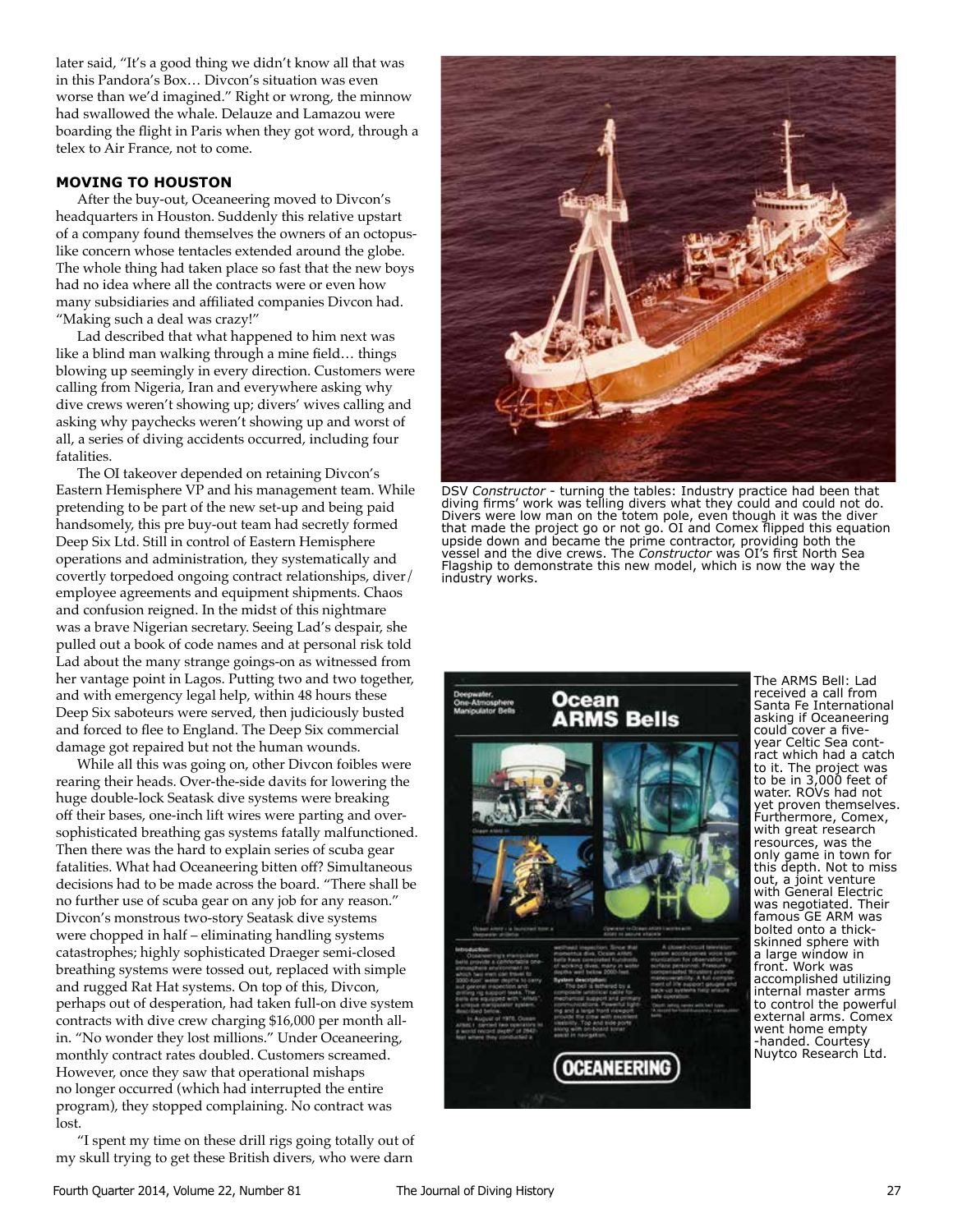# **Oceaneering** International, Inc.

# Saab Sub undersea work system



The SAAB SUB: Imagine Lad sitting in a control cabin wearing an electronic, remote-control helmet with a pair of robotic master arms in his fists, flying along the sea floor inspecting and collecting heavy debris. When he looked up or down or turned his head or reached out to grab something, this magic vehicle obeyed his physical commands. This was the brainchild of collaborators Saab Scandia and General Electric, led by Project Manager Phil Nuytten. SAAB SUB was too much, too soon. It was later replaced by today's much less-expensive and less-sophisticated ROVs. This experience, limited as it was, is still the most exciting underwater experience Lad ever had. Courtesy Nuytco Research Ltd.

good guys, top divers, to accept a new kind of equipment," Lad said. "In one case, one top diver went down, spent 20 minutes on a stage with me up topside. When he came up, he said he couldn't breathe; the Rat Hat was no good. I told him, next time try putting your mouth on the mouthpiece, that might help!"

The issue finally came to a head, tragically, on a rig off the South of France. Despite instructions from Lad and the operating vicepresident to use the Rat Hat, David Lardner, one of Divcon's best supervisors, persisted in using the Draeger gear, which he was more used to, and died. According to Lad, the accident was traced to an ice block in the orifice of the control manifold in the diving bell, resulting in the gradual consumption of the oxygen in the loop to the point of anoxia, and to Lardner being unaware that his gas supply had stopped. After Lardner died, Lad replaced the Draeger sets with Rat Hats and other easily understood equipment that could be maintained in the field by the crews.

The only reason Divcon maintained a large engineering staff onshore (Houston, Great Yarmouth, etc.) was to have a quick response whenever dive systems failed. The annual cost of these engineering divisions was nearly \$2 million. After the revamping of the Divcon dive systems, this entire engineering/service group was eliminated. Oceaneering's operating philosophy was that each and every part of its onsite equipment needed to be doubly strong and simple enough to enable its dive crews to handle breakdowns independently, without project shutdowns and not having to wait for spare parts and engineers to show up.

# **STEADY AS SHE GOES**

By the end of the first year after the buy-out, defying predictions that they had bitten off more than they could chew, Oceaneering had put the combined company on a reasonably even keel both financially and operationally. They even made a profit. Tom Earls decided to move from headquarters in London to operations headquarters in Great Yarmouth. Lou Tapscott was brought in from Singapore to head up all Eastern Hemisphere operations and utilizing his long-established stateside client connections, firmly established Oceaneering as a North Sea rival to be reckoned with. Through the successful Divcon acquisition, Oceaneering had become one of the two biggest diving companies in the world. The other was Comex.

From 1969 to 1975, Oceaneering's turnover rocketed from \$600,000 to \$55 million. Admittedly, it was a period of rapid growth throughout the industry; but the company must clearly have been doing more than a few things right to expand at such a pace. The most important elements, Lad thought, other than not having a parent company, were its personnel and operating philosophy:

"Oceaneering consisted of hard-core, hard-working people who knew the business, with a management that understood the need to let the field people run the operations. Our job at corporate headquarters was to be 'gofers': to get financing, provide equipment for the contracts, come up with new diving tables or procedures as the field guys decided we needed them, and to act as a support group for our diving superintendents. That was our gospel. The most important guys in Oceaneering's world were those diving superintendents, not the guys back at corporate headquarters.

"Our operations managers and area vice-presidents were all ex-diving superintendents who'd come up through the ranks. My personal belief was that it made more sense to educate an experienced diving superintendent, a guy with a proven record of decision making and balls, to become an executive than to try to get a Harvard Business School graduate who knew all about management theory to understand and manage a bunch of hard-ass divers. I think in the end that was the single most important bit of wisdom that separated Oceaneering from the rest."

In 1974, to the astonishment of much more qualified marine contractors, Occidental Petroleum chose Oceaneering to install a mile-long pipeline segment from onshore out to where J Ray McDermott was completing the laying of a 30-inch pipeline that was to bring oil from Occidental's Piper field to the Orkney Islands, a distance of 128 miles. It was the biggest and most challenging project Oceaneering had ever undertaken, one which required skills and experience beyond any that Oceaneering possessed. Complicating matters was that the pre-job survey was faulty, showing sloping sand outward from the shoreline. Instead, a half mile of ragged reef tops, much of it being pounded by Scapa Flow's relentless breaking surf, was discovered. LFortunately the job was on a time-and-material basis, not on a lump-sum basis. Construction veterans were pulled in and along with Oceaneering's very best, a giant sized crawling triple drilling machine got built and worked.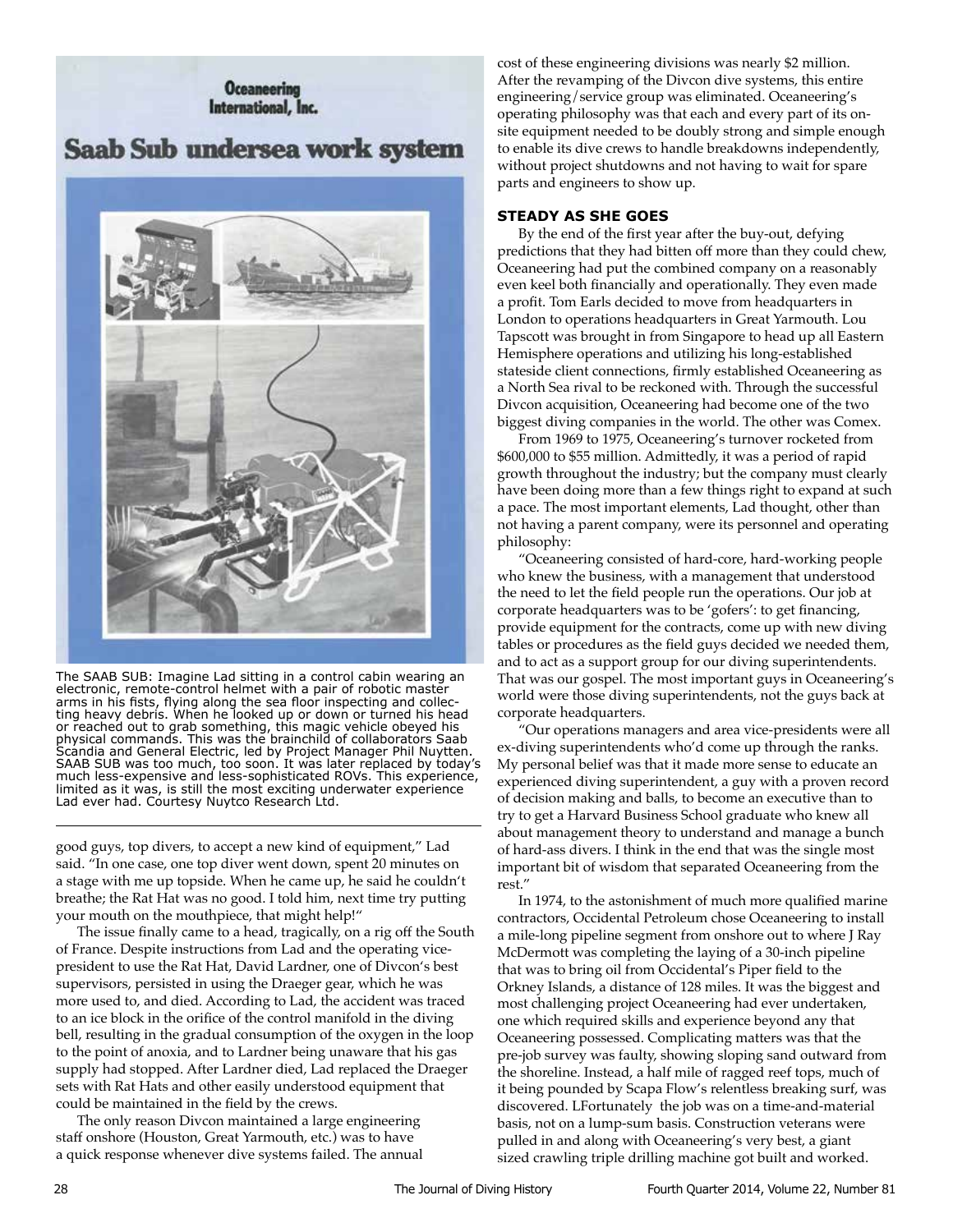

The crews blasted 3,000 feet of underwater trench 15 feet wide and a 3,000 feet long right-of-way out into 350 feet of water. In all, over 50 small boats and various vessels had to be brought in and managed. The deadline for meeting up with McDermott's pipe lay barge was met. Oceaneering chalked up a profit of about \$6 million on some \$12 million worth of work. More than that, Oceaneering was recognized as a premier can-do contractor.

At the same moment in time, Oceaneering and Knutsen, a Norwegian ship owner, formed a joint venture to supply one of the industry's first diver support vessels, the *Constructor*. Knutsen would supply the ship and crew. OI's role was to win the contracts, supply the subsea capability and run the project. Liking what they saw, North Sea operators kept the *Constructor* busy, awarding the JV backto-back contracts with a full package rate of \$36,000-odd a day. Eastern Hemisphere Operations had quadrupled their turnover in the space of two or three years. On the added strength of the Occidental pipeline and the *Constructor* returns, in 1975 Oceaneering "went public."

The introduction of prime contracting meant that oilfield diving went from being a largely labor-intensive business to a largely capital-intensive one: a change that would become still more pronounced in the latter 1980s with the widespread adoption of Remotely Operated Vehicles (ROVs).

Nowhere was this more so than in the technology-driven North Sea. Previously, in what was cynically referred to as the meat business, taking on a contract was mainly a question of rounding up the necessary divers and sending them out to work for large marine construction companies or ship owners. Nearly all the diving contractor revenue came from marking up the personnel, very little from the equipment. However, once the construction phase got under way and dive companies like Comex and Oceaneering provided the ships and project management in the deep waters of the northern North Sea, the balance began to shift. As Lad noted:

"During those years the diving industry changed its profile from companies that had a turnover of two, three, five or ten million dollars a

year based on diving services, to companies whose turnover was thirty, forty, fifty million dollars a year, simply due to the charges connected with supplying the ships. A diving system and crew might go out on a monthly contract basis for anywhere from \$30,000 a month in hard times, up to \$75,000 a month in really good times: that amounts to \$1,000 to \$2,500 a day. With the *Constructor*, we offered the same dive services but with the dive support ship as well at \$36,000 a day, base price: that's a lot of bucks coming in!"

Surprisingly, although the overhead increased, managing a ship was not so different from managing a diving system. The capital investment was measured in millions for a ship, and in a few hundred thousand for a diving system. So the big charge was for the equipment. As a result of that, the diving companies grew from a second-level service group to a key part of the development of the North Sea. Having once broken the ice as far as offering total ship services—on which Comex paved the way—it was then a natural step to offer project engineering services, underwater pipeline welding and other high dollar value

services from the same ship. So the big players in the oil patch were no longer just the drillers and large construction/ pipe-lay contractors. The dive companies had emerged. Oil companies had realized tthat it was the company responsible for what took place on the seafloor that dictated job success or failure, and not the company who just owned the ship. It was at this point, when full service DSVs became available, that dive contractors were emancipated and drove their own destinies.

Later, after the Ekofisk blowout, Phillips Petroleum began construction of the first oil company fire-fighting and diving support vessel, a semisubmersible called the Phillips SS, which was to remain in this enormous Ekofisk field ad infinitum. Every North Sea dive contractor fought with no holds barred for the upcoming five-year extendable full services contract. At the time, this would have been the most valuable single contract ever let. Subsea International (Odeco owned), Comex, 2W (Taylor Brown & Root) and Ocean Systems had all invested heavily in perfecting the very demanding technology of underwater pipeline welding.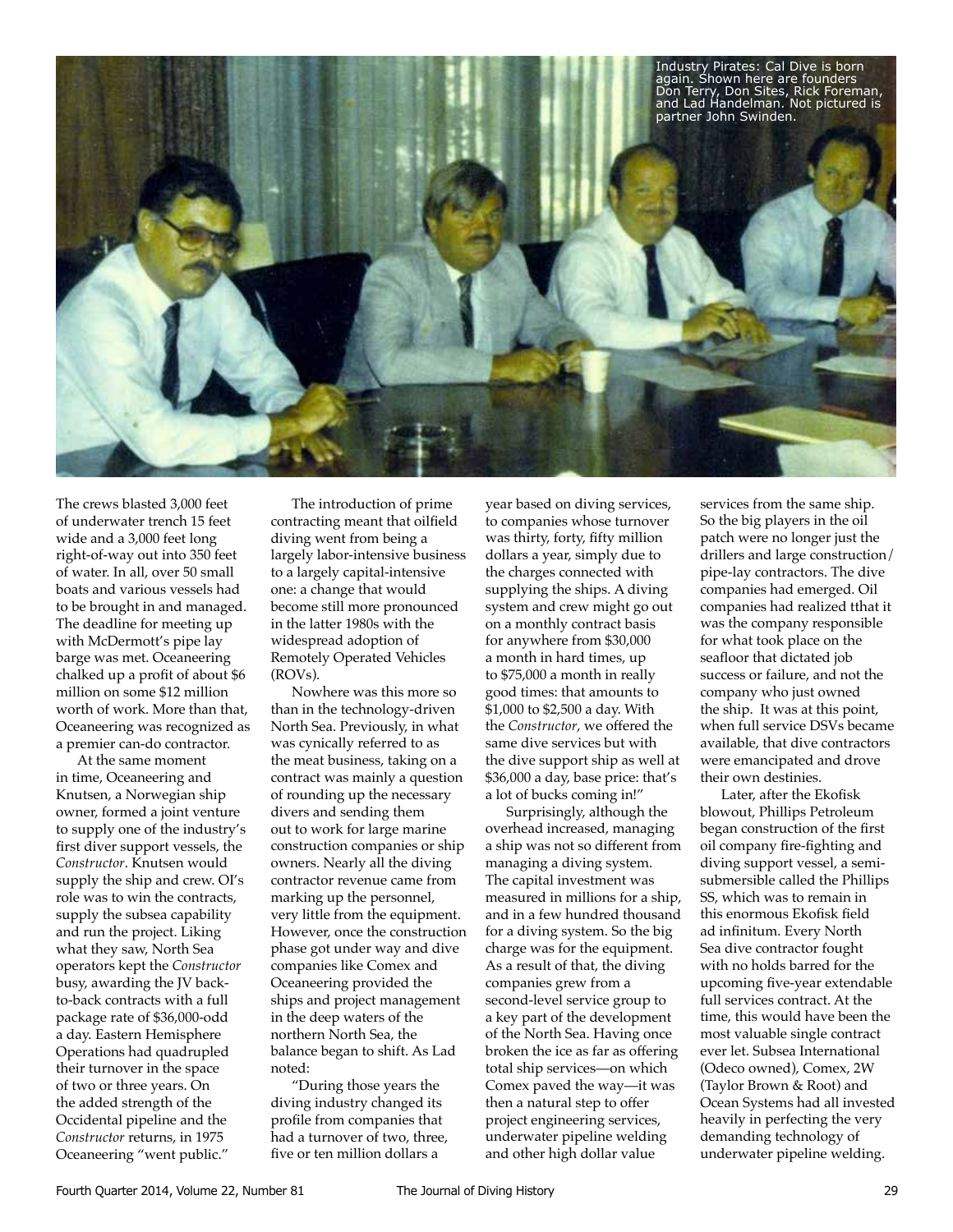

Lad's rugby team: Popularly known as Murder Ball, wheelchair rugby provided a way for Lad to "let it all out." The game is high speed with the strategy being to crash the opponent off his wheelchair. Lad's specialty was using his foot plate as a battering ram to break spokes. His team, the Breakers, took the Southern California championship two years in a row.

Once an abalone diver, always an abalone diver. Real abalone divers never quit. Storms never stopped him before so why should being paralyzed stop him now?

Oceaneering, although good at many things, had never attempted underwater welding. Yet once the smoke cleared, Oceaneering was selected and its future was further strengthened.

# **INDUSTRY IN THE TANK**

In 1976 the industry took a nosedive. Seemingly overnight, drillships were docked (along with OI dive systems stashed), new construction budgets were slashed, industry service companies were taking a beating and by 1977 many were having to sell out or go under. Oceaneering lost its source of its biggest revenue producer, drillship contracts. The catch 22 was that in early '76, in order to keep pace with the number of newly ordered drillships, Oceaneering placed orders for \$11 million worth of new dive systems and \$3 million worth of construction barges. By the time this equipment was actually delivered, the projects that were going on were so heavily competed for that rather than lose money, huge amounts of inventory (drillships, supply ships, dive systems, etc.) were "stacked." The result was that after a decade of astonishing growth topped off with 1975's record \$7 million after-tax profits, when the major sources of income declined, so did

OI's profits. Still, OI made over \$3 million in profits for 1976 and 1977. Lad's struggle to put OI on top again was knocked off its tracks. Instead of leading a recovery cycle, Lad found himself embroiled in an unexpected battle with giant Chicago Bridge & Iron, covertly planning a takeover.

This is an untold story which according to Lad is too ugly to describe in detail, even now. While Oceaneering's management was struggling to survive a down market, a large and very powerful inside takeover effort was waged behind the scenes.

The almighty Chicago Bridge & Iron had set its sights on having Oceaneering become its entry point into the lucrative offshore market. Through a series of stock purchases, CB&I went from taking a seat on the board to taking over the chairmanship – having unlimited access to all company information. Lad was promised by CB&I's highest executives that there would never be a takeover attempt. Nevertheless, once in place, the new CB&I chairman was making tentative deals with some of the venture capital investors to privately purchase what would have been enough shares to control the company, thus eliminating any stoppage of a CB&I acquisition. In the

position of company chairman, CB&I's man was using insider knowledge – which is an absolute conflict of interest. Lad, once learning of this move, reported it as such and ultimately the CB&I guy was removed. But having their chance to cash in their chips be blocked by Lad did not sit well with those involved board members. No love was lost between the board and Lad.

In the end, thanks to killing the CB&I takeover attempt Oceaneering survived as an independent entity, but Lad had alienated himself badly with the controlling board members. There would be no going back. The company needed a CEO strictly devoted to company business and who didn't carry fresh wounds from his battle with several board members. Bringing in a new CEO was needed. Lad actually helped recruit him. Lad was out! His emotions ran high! Oceaneering had been his baby!

"Without a second thought after my tempestuous departure from Oceaneering," said Lad, "I called my broker at Lehman Brothers on Wall Street (they were Oceaneering's underwriters) and instructed her to sell my Oceaneering stock, all 300,000 shares, all the next day. She was flabbergasted and told me that

no decision could be worse, to have the CEO dump all his own stock like this would absolutely trigger a huge drop of the stock price, perhaps to 1/3 of its actual value. I finally convinced her that what it was about was me having a clear mind to go forward, that for me it had never been about the money. All those around me, then and since, have told me how stupid this was. I respond, it may have been stupid for you but not for me. To this day, I am happy with my decision."

He needed to let go and think ahead without conflict. Lad's position today is that had it not been for the yearlong takeover bloodbath, having to fight off internal fires, that same effort could have been put operationally and perhaps the 1978-79 loss period would have been mitigated. In any event, even though the new CEO was soon to resign and be replaced, the company's roots proved strong and as the industry came back, so did Oceaneering.

Lad's struggles with the board triggered other high-level resignations: Don Sites, executive Vice President, John Swinden, Vice President, Asia and Mideast, and Rick Foreman, Office of the President, handling all executive and financial matters. Key executives as they were,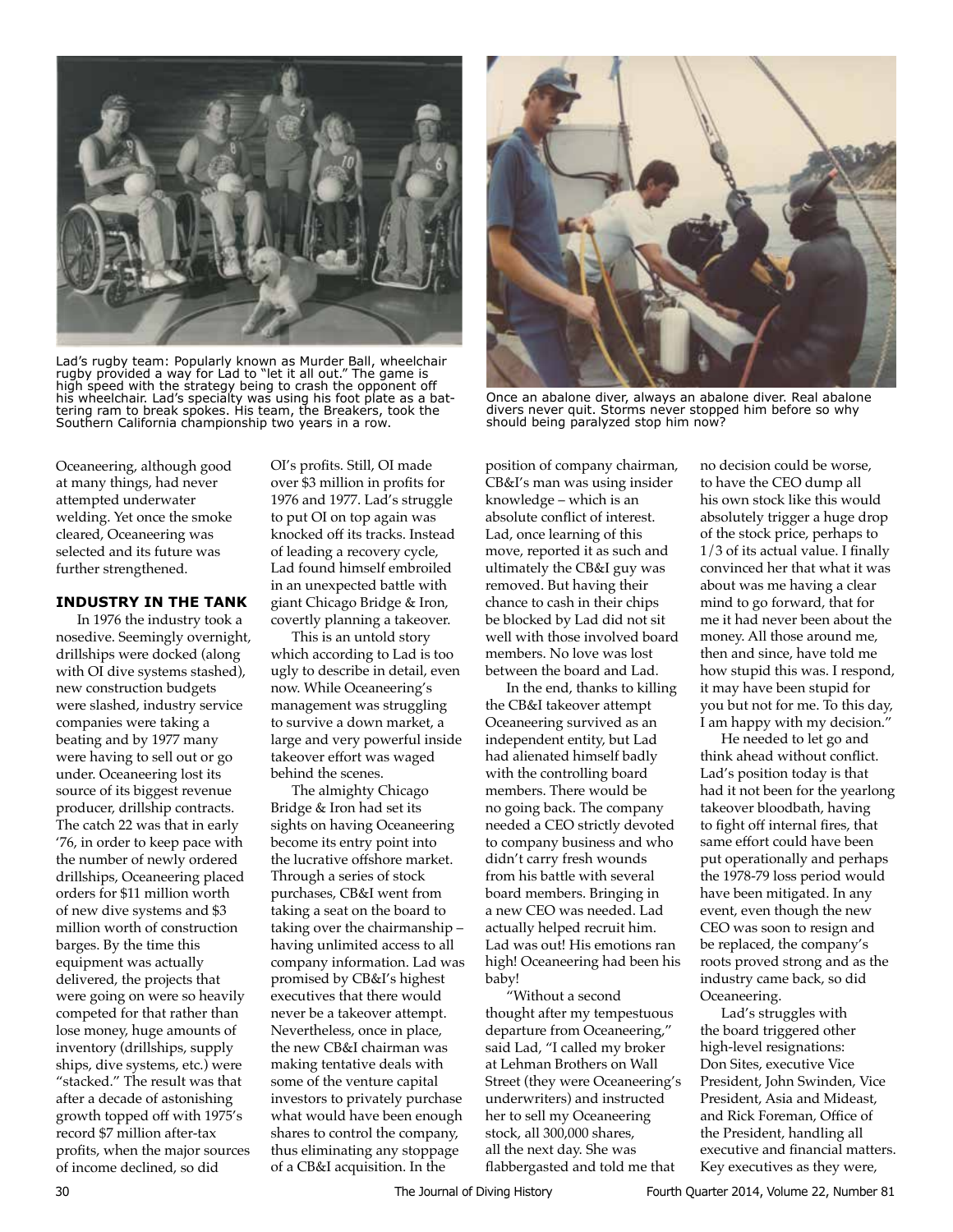none of them had a financial war chest or other outside source of income. Even so, facing an unknown future, they elected to leave rather than be part of something they no longer believed in. Shortly after kissing all their jobs goodbye, the group communicated and decided to gather at Sites's Santa Barbara residence; it was actually while wallowing in his outdoor pool that they crafted a new plan. They would start a brand new dive company and name it Cal Dive. It was under this banner that each of them had begun their careers prior to the transformation to Oceaneering. It was with no small amount of trepidation that reality set in. If they couldn't make something happen mighty fast, this new adventure would fizzle out.

Lad's role in the new startup Cal Dive was to guarantee the line of credit. According to him, he was told to "stay out of the way." Lad's partners, Don Sites, John Swinden and Rick Foreman knew more about the industry and its key players than any other like-group in the world. Sure enough, these guys never rested until contracts were landed and money was coming in again. Lad was happy being a great cheerleader.

"Most of all I had ample time to pursue my longtime dream of replenishing California's diminishing stocks of abalone in the wild," said Lad. "That industry had opened up a whole new world to me and now the least I could do was a little payback. Putting together a combine that could practically research and then spawn and grow abalone from scratch was a most interesting challenge. Thanks to a \$250,000 government grant, collaboration with USC's Marine Laboratory at Catalina Island and the guidance of world expert, Dr. Daniel Morse, the challenge appeared at least reasonable. Then, returning from Australia, ex-Cal Dive partner, Bob Ratcliffe, came back to manage the operation.

"I was fascinated when using the Laboratory's microscopes that I could witness microscopic-sized newly spawned abalone bouncing along an invisible moonscape trying to escape bigger microscopic predators," said Lad. "Of three million new spawns, only 30,000 or so escaped the first few weeks. By the time they were big enough for planting, we were lucky if 3,000 had made it. Having obtained California's very first open-ocean four-acre lease at San Nicolas Island followed by the planting, nothing could be more exciting than to picture an abalone-built causeway running between the island and Long Beach. Then, in its typical wisdom, the US Fish & Wildlife Service chose the same area at San Nicolas to helicopter in about 200 sea otters, theoretically as a reserve colony in case of an oil spill hitting their Monterrey protected range. (Sea otters are prolific eaters of shellfish, abalones in particular.) Not only was the government plan a complete disaster, but its other effect was to kill any further interest on my part on planting abalone in the wild."

New Cal Dive's first success was landing a couple of two-year contracts with the Egyptian oil company, Gupco. Meanwhile, Sites had been scouting the US Gulf Coast and had met Don Terry, the owner of International Oilfield Divers, a growth-minded company in Lafayette, Louisiana. The year before, International Oilfield Divers had done about \$3 million worth of construction diving and had built a solid reputation for having the best divers in the Gulf. A deal was struck to have Don's company IOD merge with Cal Dive and for Don Terry to have a seat on the board as a full partner. In the winter of 1980–81, Cal Dive moved its headquarters to Lafayette. The following summer Lad did what he did best and convinced Marianne Galletti to throw her J & J Diving Company of Pasadena into the pot. Cal Dive then had

Learning to swim all over again. Though his legs didn't work, he could hold his breath and go underwater forever. In his first tournament, out of eight races, he took seven gold medals.



The next feather in Cal Dive's cap was Sites and Lad getting in bed again with their old friends at Occidental Petroleum and walking away with a lucrative five-year contract to build and operate a 1,000-foot saturation system for a new Penrod rig. This was a special coup since Cal Dive did not even own a diving bell at the time, let alone a 1,000 foot saturation system. The next event was getting an almost identical contract with Cities Service. What the dive world was not aware of was a behind-the-scenes deal that Lad had struck up with Delauze/ Comex. Cal Dive was only too happy to pay Comex below bargain rates to put Comex's stockpile of idle equipment to work. It was a win-win situation. A contract for a third 1,000-foot system, with Union Oil in Spain, followed.

Within four years Cal Dive was operating in five countries and doing \$11 million in sales. Lad and John Swinden were busy seeking joint venture DSV arrangements for a North Sea break-out. Financials were outstanding and prospects were bright. Knowing how quickly things change in the world of oil, the partners decided it was time to cash in – to enlist the services of Simmons & Co. Everyone knew everyone, and Simmons drew up a prospectus and within short order



four potential buyers were chomping at the bit. Ten days later Cal Dive had a letter of commitment from Diversified Energies, a large public utility company in Minneapolis. As a testament to the absolute integrity of Simmons & Co, both the seller and the buyer were represented by Simmons (partner Nick Swyka versus partner Matt Simmons). When the dust cleared, Cal Dive maintained its identity, board members, management and all, but as a separate subsidiary of DEI. The Cal Dive partners were cashed out and so long as they continued to perform, had well-paying positions.

### **SUDDEN CHANGES**

In January 1985, Lad had a devastating skiing accident, which put him permanently in a wheelchair and changed his involvement with Cal Dive.

Lad elaborates: "Having transferred to Santa Barbara Rehabilitation Hospital still with a halo attached to my head, by long distance phone calls and occasional meetings in the hospital with my Cal Dive partners, I kept in the thick of things and then against traditional hospital regulations, flew off to Minneapolis to attend an important Cal Dive Board meeting. As it happened, my lifelong Singaporean friend, Brian Chang, had flown to Santa Barbara to surprise me, only to find out I had just left for Minneapolis. Not giving it a second thought, Brian caught